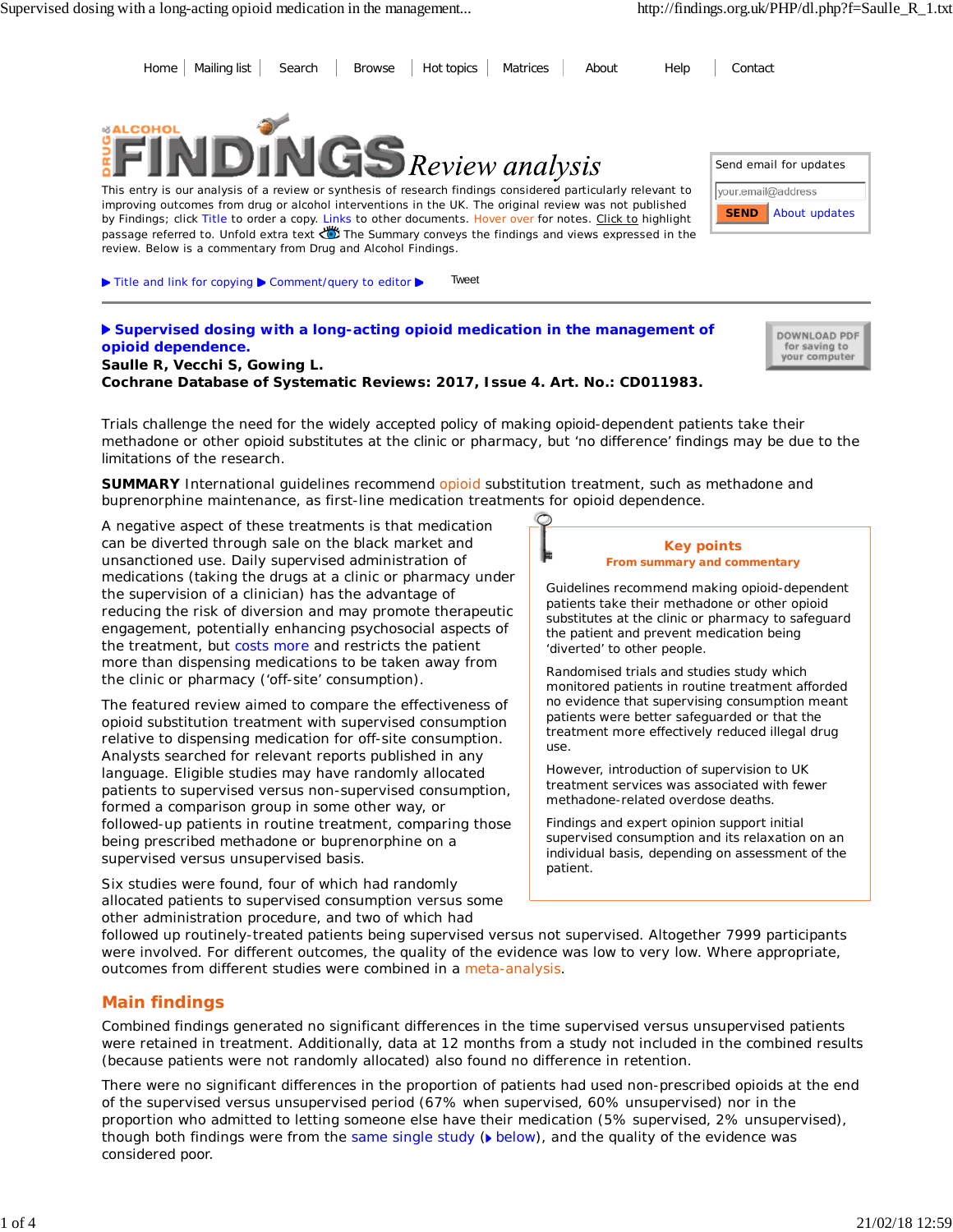There were also no significant differences in the incidence of adverse effects or severity of dependence. Data on deaths were reported in two studies. One was a US randomised trial which reported two deaths in the supervised group [considered unrelated to the treatment], while an Irish study of routine treatment found all-cause mortality lower when patients were regularly supervised, but this difference became non-significant when adjusted for other factors related to the death rate.

No studies reported on pain symptoms, drug craving, aberrant opioid-related behaviours, days of unsanctioned opioid use, or overdoses.

# **The authors' conclusions**

Take-home medication strategies are attractive to treatment services due to lower costs, and place less restrictions on patients. Due to the low quality of the evidence for the outcomes assessed for this review, there remains uncertainty about the effects of supervised versus unsupervised dosing, and in particular whether lack of supervision is associated with more diversion and unsanctioned use of medications. Strategies for individual patients should be decided on a case-by-case basis, taking into account the characteristics of patients, including social factors such as employment status and relationships.

**FINDINGS COMMENTARY** Recommendations on supervised consumption in UK clinical guidelines are relatively (eg, in comparison with the USA and Australia) relaxed about this safeguard against diversion, though in line with World Health Organization advice. Leaving the decision to guided clinical discretion, they advise that in most cases it will be appropriate for new patients to be required to take their daily doses under the direct supervision of a professional for a period of time to allow monitoring of progress and an ongoing risk assessment. In some cases, assessment will suggest supervision is needed for an extended period, in other cases, only for a short period. Duration of supervision should, say UK guidelines, depend on assessed clinical need, not be set in an "arbitrary" manner – in other words, not determined according to some time limit or other criterion which bears no necessary relation to individual circumstances.

The featured review seems to support such an approach, finding no evidence-based reasons to stipulate blanket supervision. It also found no conclusive argument against supervision, and in particular no evidence that it led to early dropout from treatment, a risky event for the patient and for the community. However, trials of the kind included in the review could only assess impacts on the patients being supervised or not supervised, yet the main function of extended supervision is not to safeguard the patients, but other people. Above all, supervising consumption is intended to prevent methadone being sold on the illicit market or otherwise 'diverted' to other people, possibly extending addiction in the population and resulting in fatal overdoses. A UK population-wide study implied that supervision does indeed prevent methadone-related deaths overall, not just among the patients, but could not say whether it prevented opioid-related deaths in general, including those due to heroin. Also, overly intrusive anti-diversion measures could generate deaths by deterring treatment entry and, despite the findings of the review, possibly also retention. These arguments are detailed below.

## **Does supervision save lives?**

As well as missing deaths due to diversion, even in respect of impacts on the patients, randomised trials tend to sample too few patients and to be too short-term to be able to register



**What the study was all about: supervised consumption of methadone in a pharmacy**

significant differences in a rare event such as death during treatment. They may also sift their participants such that adverse events are less frequent than in routine practice. These limitations did not apply to a study in Ireland (one of the routine-treatment studies included in the featured review) of patients prescribed methadone in primary care between 2004 and 2010. Its implications were, however, complicated by a limitation of non-randomised studies – that there may not have been a level playing field between the approaches being compared.

Rather than being randomly allocated, records of patients in routine treatment were analysed, including times when they were known to be on a supervised consumption regimen. Over the six-year study period, 6983 patients were documented sufficiently to be included in the analysis. Typically they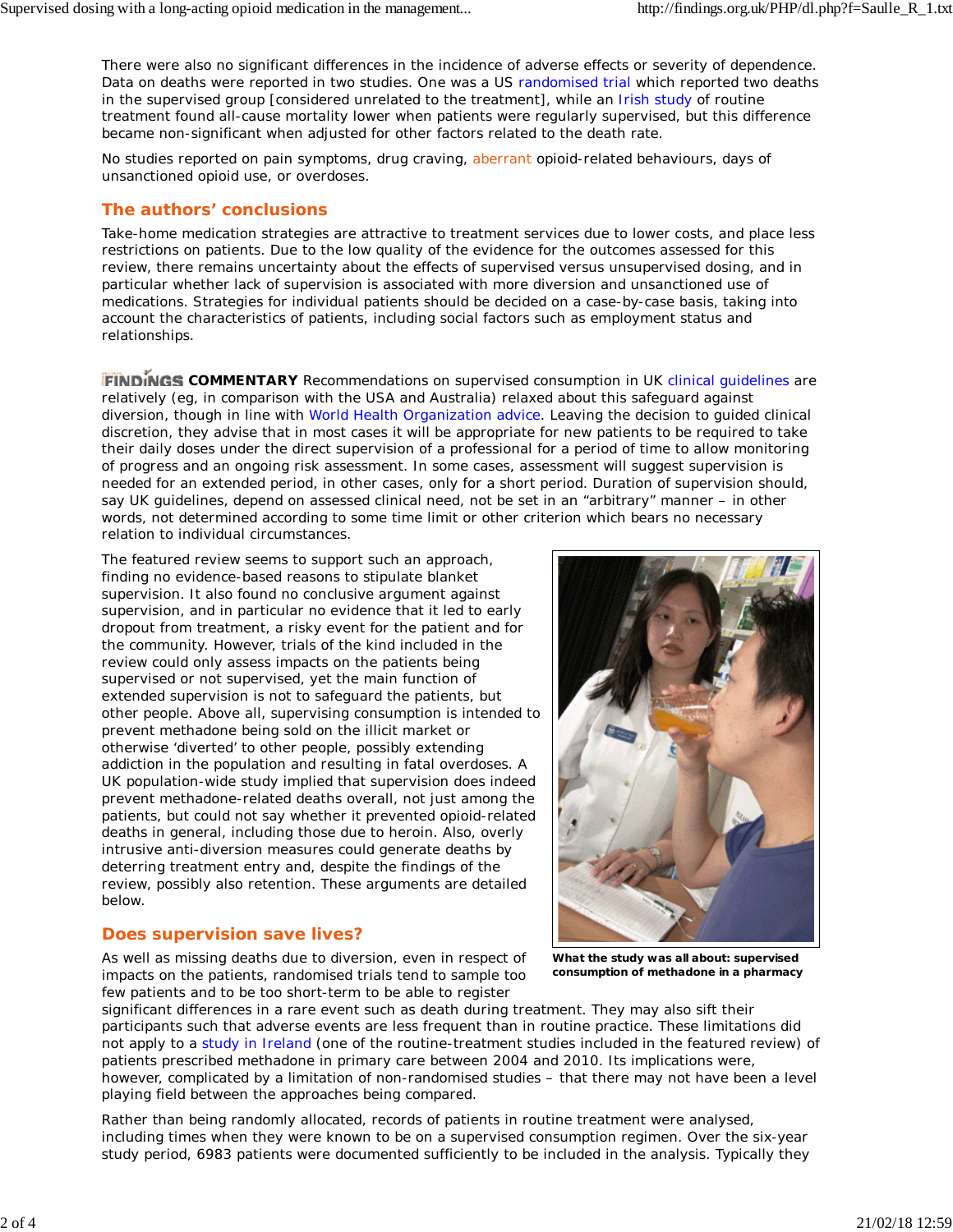were followed up for about four years and four months. Unexpectedly, regular supervised consumption was not associated with fewer deaths – all the more remarkable because the comparison was not between periods during treatment when consumption was supervised versus not supervised, but between treatment featuring regular supervision and other periods both in and out of treatment. The effect would have been to load on to the non-supervised periods the risks of being out of treatment altogether, yet still supervision was not associated with a reduced death rate. A feasible explanation is that supervision was imposed at particularly risky periods or on patients not complying with treatment, and that their heightened risk of death was reduced by supervision, but not significantly below the level of patients at lower risk to begin with.

Instead of following up individual patients, a different kind of study examined national trends in methadone-related overdoses in Scotland and England, including both patients and other people to whom medication may have been diverted. It found that declines between 1995 and 2004 in the rate of methadone overdose deaths per dose of prescribed methadone coincided with more widespread adoption of supervised consumption as routine practice. The conclusion was that supervision does reduce mortality due to this cause, but the study was unable to determine whether the advent of supervised consumption meant each opiate user in or out of treatment had become less likely to avoid overdose death – not just those involving methadone, but also heroin and other opioids. These findings relate to the adoption of supervision as a treatment policy, and do not necessarily support the inflexible application of that policy to individual patients.

### **Balancing the pros and cons**

Limitation of the study cited immediately above to methadone-related overdoses is important, because supervised consumption and other anti-diversion measures might under certain conditions reduce methadone-related deaths, but only at the expense of increasing deaths involving illicitly obtained opiates or due to other causes. On the plus side is the fact that preventing diversion also prevents it creating a breach in the medication 'shield' which helps block a wholesale return to illegal opioid use and injecting, possibly with contaminated equipment. Some forms of diversion also threaten patient welfare through the injection of unsuitable preparations such as oral methadone, and through heightened risk of overdose. Diversion also risks the lives of other people who acquire the medication, particularly those not as used to ('tolerant' to) opioids as the patient. Especially when illicitly manufactured supplies are scarce, diverted medications can fuel the spread of dependent opioid use. In a climate of antipathy to maintenance prescribing of drugs like methadone, the consequences of poorly controlled diversion can threaten a particular service or the modality as a whole; effective anti-diversion measures may be essential simply to keep the service running so patients can benefit from its life-saving potential.

On the minus side, an overly restrictive anti-diversion regimen can deter access to treatment, costing lives which might otherwise have been saved. Especially in respect of buprenorphine, a relatively safe medication, untreated heroin addiction is seen as generally a greater threat to health than diversion and misuse. Even when controls are relatively lax, making maintenance treatment widely available can save more lives than it costs. Patients generally dislike supervised consumption and the need for frequent pharmacy or clinic visits. "Greater flexibility", "Fewer rules" and "Reduced number of months of supervised dosing" were the top regimen changes which opiate-addicted patients being prescribed medications in the UK told researchers would make it easier for them to stay in treatment. In the same study, nearly half the opiate users not in treatment said what kept them out was the requirement for daily supervised consumption. Anti-diversion controls may be time-consuming and costly, using up resources which could have been used to extend treatment to more patients. Diverted medications are often taken by people already dependent on opioids who would otherwise be using illicitly produced drugs. Many take this medication for purposes similar to those promoted by treatment services – to maintain stability, prevent or manage withdrawal, and reduce use of illegally produced substances. These consumers risk death due to overdose and other causes, but perhaps less so than if they had used illicit products instead. Anti-diversion measures can also prevent patients self-managing their treatment. Patients who store doses 'for a rainy day', split them so they can take half later, or inject non-injectable preparations, may be safer retained in imperfect treatment than deterred from treatment anti-diversion tactics. Where illicitly manufactured supplies are plentiful, a small amount of leakage from treatment services will have little impact on the extent of opioid addiction.

## **Main UK trial**

With its tradition of 'take-home' doses, the UK has contributed several important studies. The largest UK randomised trial assessed 627 patients prescribed methadone or buprenorphine at